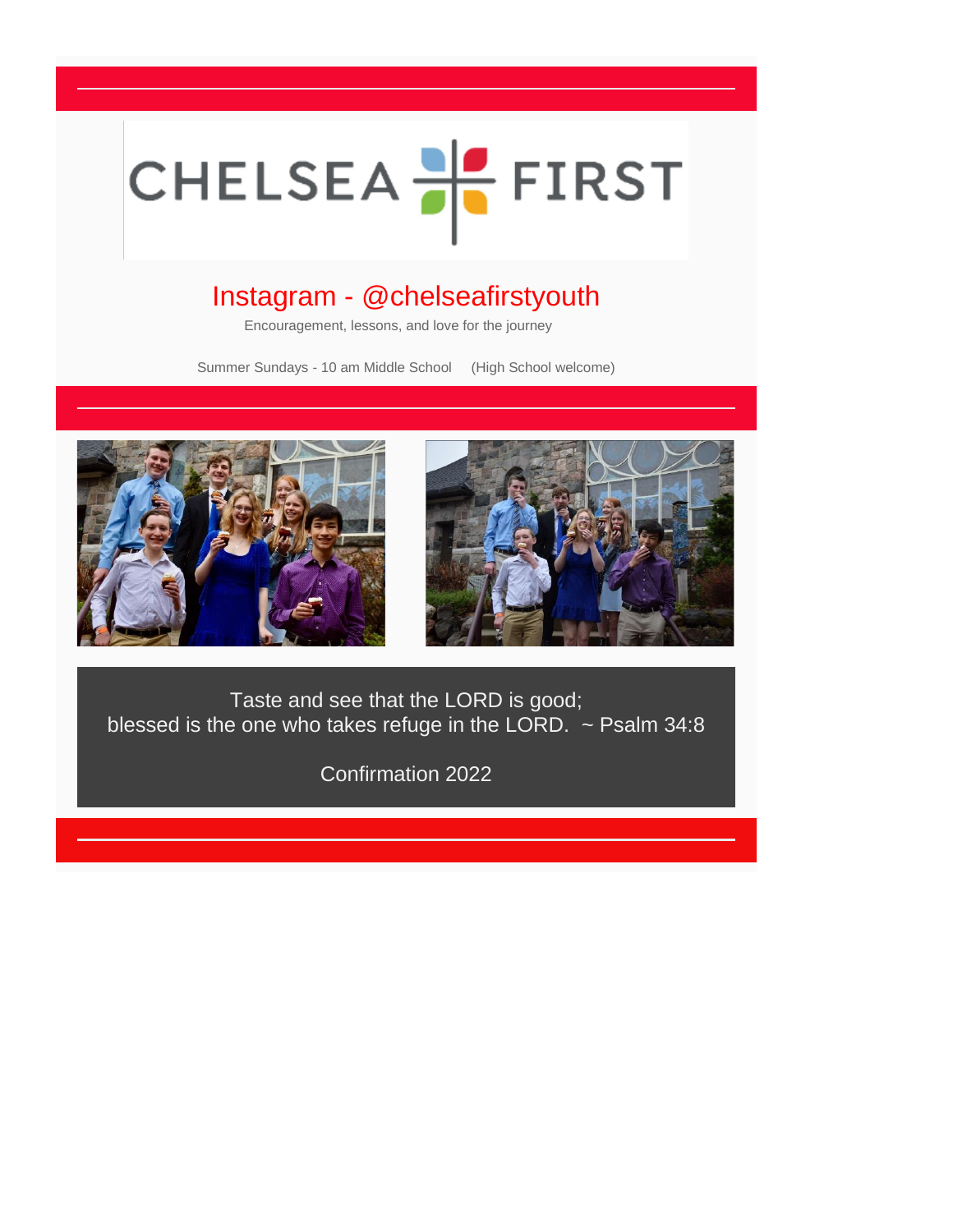

*When I look up at your skies, at what you fingers made the moon and the stars that you set firmly in place what are human beings that you think about them; what are human beings that you pay attention to them? You've made them only slightly less than divine, crowning them with glory and grandeur. ~ Psalm 8:4-5*

What a gift that God would create you from the stars and remind you who you are in the light that remains... a light that burns as brightly in the night sky as it does within you. Thank you for the privilege of celebrating with you Sunday morning. Congratulations Kendall, Caley, John, Nicholas, Brandon, Keegan, Lucas, and Colin!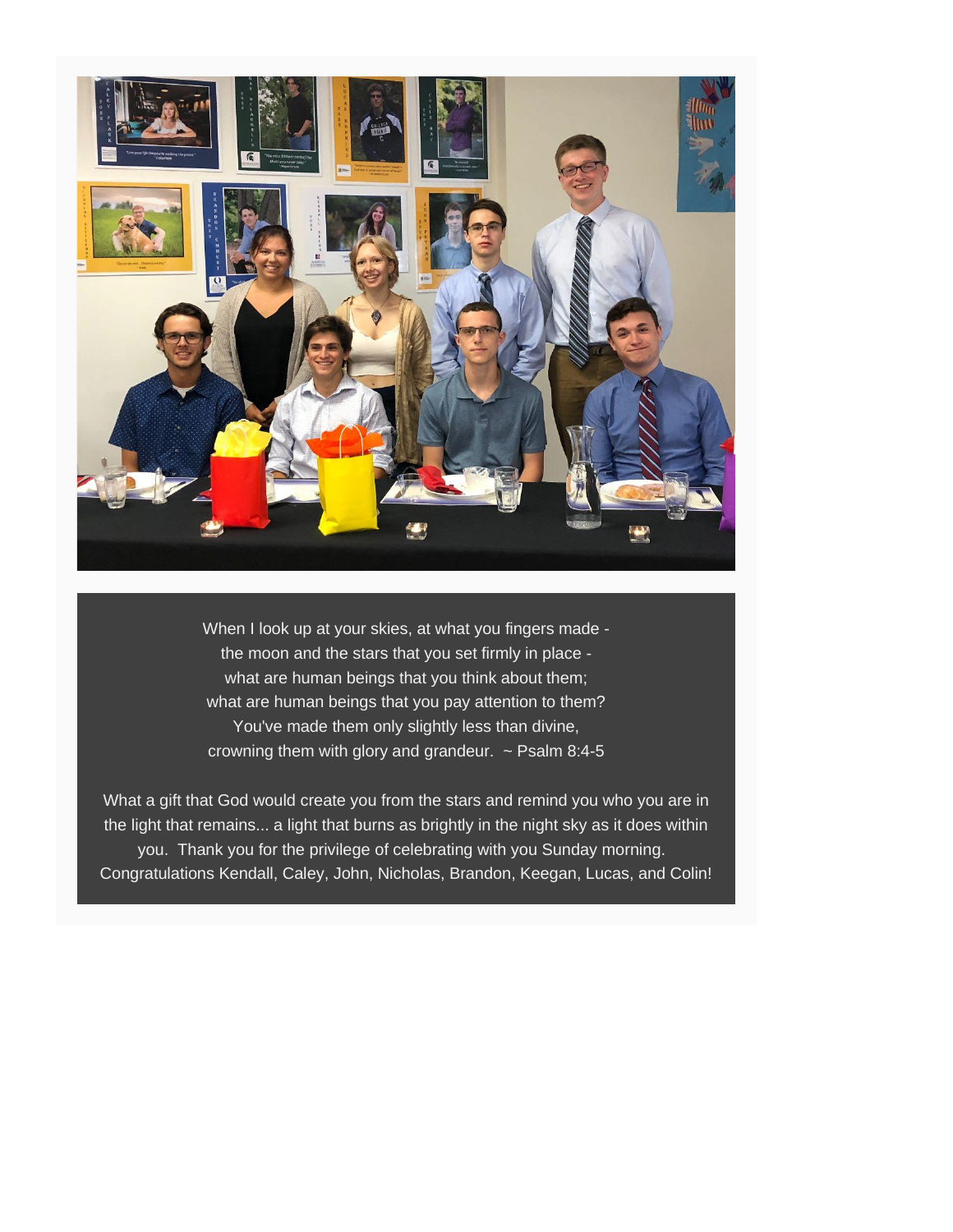

With the utmost gratitude for those behind the scenes who helped to make the morning incredibly special. Thank you so very much Charles, Heidi, Tracy, Mike, Tom, Bob, Dayle, and Rob! Not pictured: Lisa Gray Lion



Ask anyone who attended Youth2019. You do NOT want to miss Youth2023. This year's event is being held in Daytona Beach FLA - July 25-28, 2023. If you save \$15. each week through January 2023, you will have the money necessary for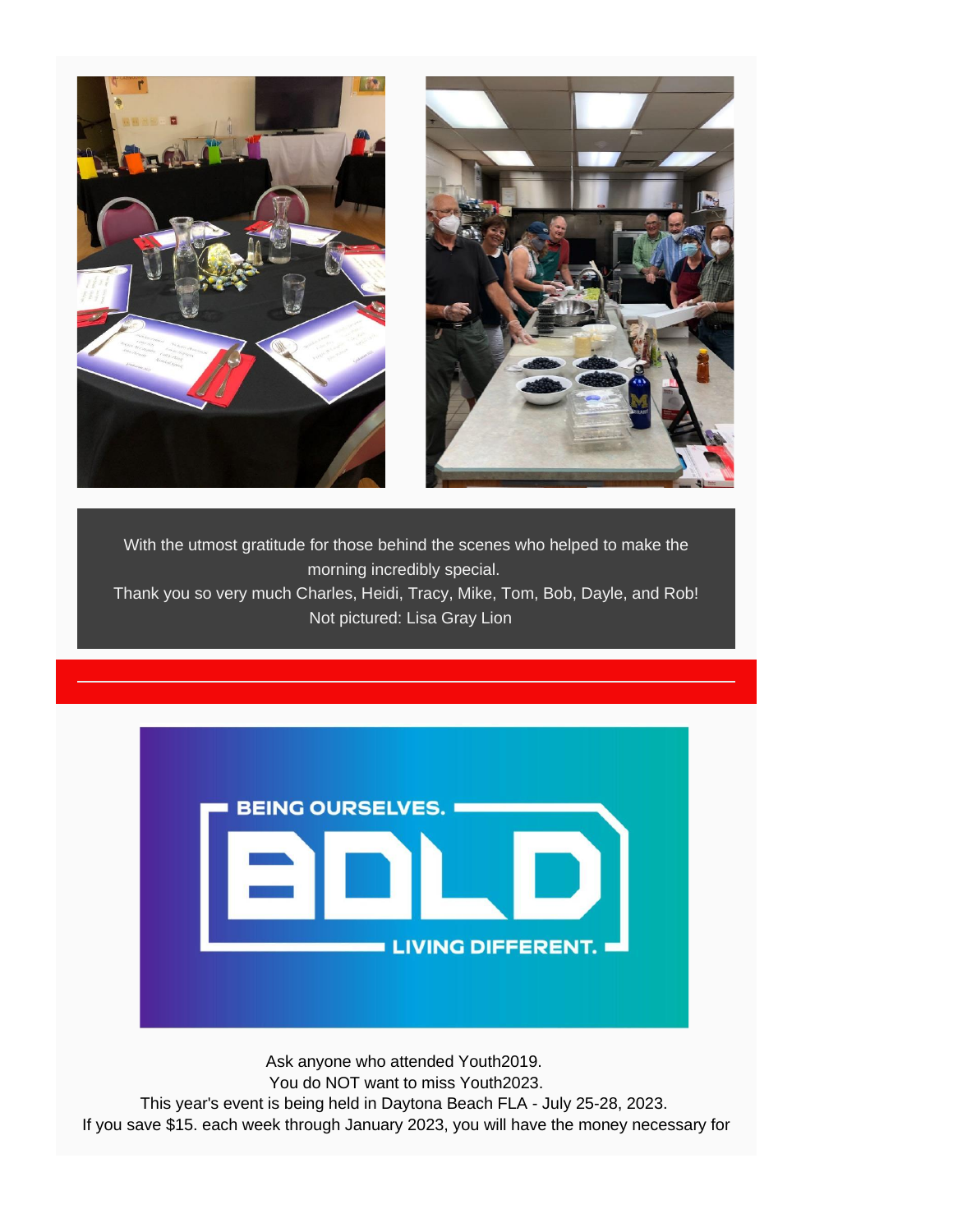registration. We'll work together on the beach front lodging and rental vans.

## [https://www.umcdiscipleship.org/events/youth-2023](https://chelseaumc.us14.list-manage.com/track/click?u=37c8191c70ab0cf4086c379d3&id=3af341e08f&e=37f2bbef4d)

This is also a unique time in the history of The United Methodist Church as it wrestles with itself and undergoes immense change. The youth who come to YOUTH 2023 can demonstrate to the adults of the church how worship, fellowship, and discipleship can build friendships and understanding that root us together in God's love, give us chances to live as Jesus lived, and inspire our actions through the Holy Spirit.

To the youth thinking about coming to YOUTH 2023, the adults of the church need to see and hear your Christian witness! Come and let us help amplify your voice and demonstrate the good that gathering together can bring! YOUTH 2023 is designed for and open to those entering sixth grade (Fall 2023) through those who have graduated twelfth grade (Spring 2023). Most of the opportunities onsite are for youth. Since all groups have dedicated chaperones and caring adult leadership, we will also have some special opportunities for those adults, bringing together a collection of some of the top organizations and minds in youth ministry.

YOUTH 2023 is open to all. We really do believe that every church and every youth is welcome. You will experience amazing hospitality and real expressions of what it means to care about others and our world because God first cared for us.

YOUTH 2023 will be in Daytona Beach, Florida from July 25-28, 2023. [Click here](https://chelseaumc.us14.list-manage.com/track/click?u=37c8191c70ab0cf4086c379d3&id=e43907f4ca&e=37f2bbef4d) for a more detailed schedule. Worship and learning will be held at the **Daytona Ocean** [Center](https://chelseaumc.us14.list-manage.com/track/click?u=37c8191c70ab0cf4086c379d3&id=ff9831bf87&e=37f2bbef4d) and lodging at the [Hilton Ocean Front Resort.](https://chelseaumc.us14.list-manage.com/track/click?u=37c8191c70ab0cf4086c379d3&id=004791b763&e=37f2bbef4d) And yes, you will literally be oceanfront with an amazing beach to enjoy! Registration includes all onsite programming, including worship, concerts, learning, communion, prayer space with The Upper Room, service opportunities, and the chance to connect with exhibitors and agencies from across the faith connection. Registration also includes lunch and dinner on July 26 and 27. The event room rate of \$145/night can be extended up to three days before or after YOUTH 2023. Hotel reservations open July 2022.

## [https://www.facebook.com/UMCyouthevent/](https://chelseaumc.us14.list-manage.com/track/click?u=37c8191c70ab0cf4086c379d3&id=02cea951ec&e=37f2bbef4d)



People should<br>never be the<br>collateral<br>damage of<br>your theology.

**Sarah Bessey**